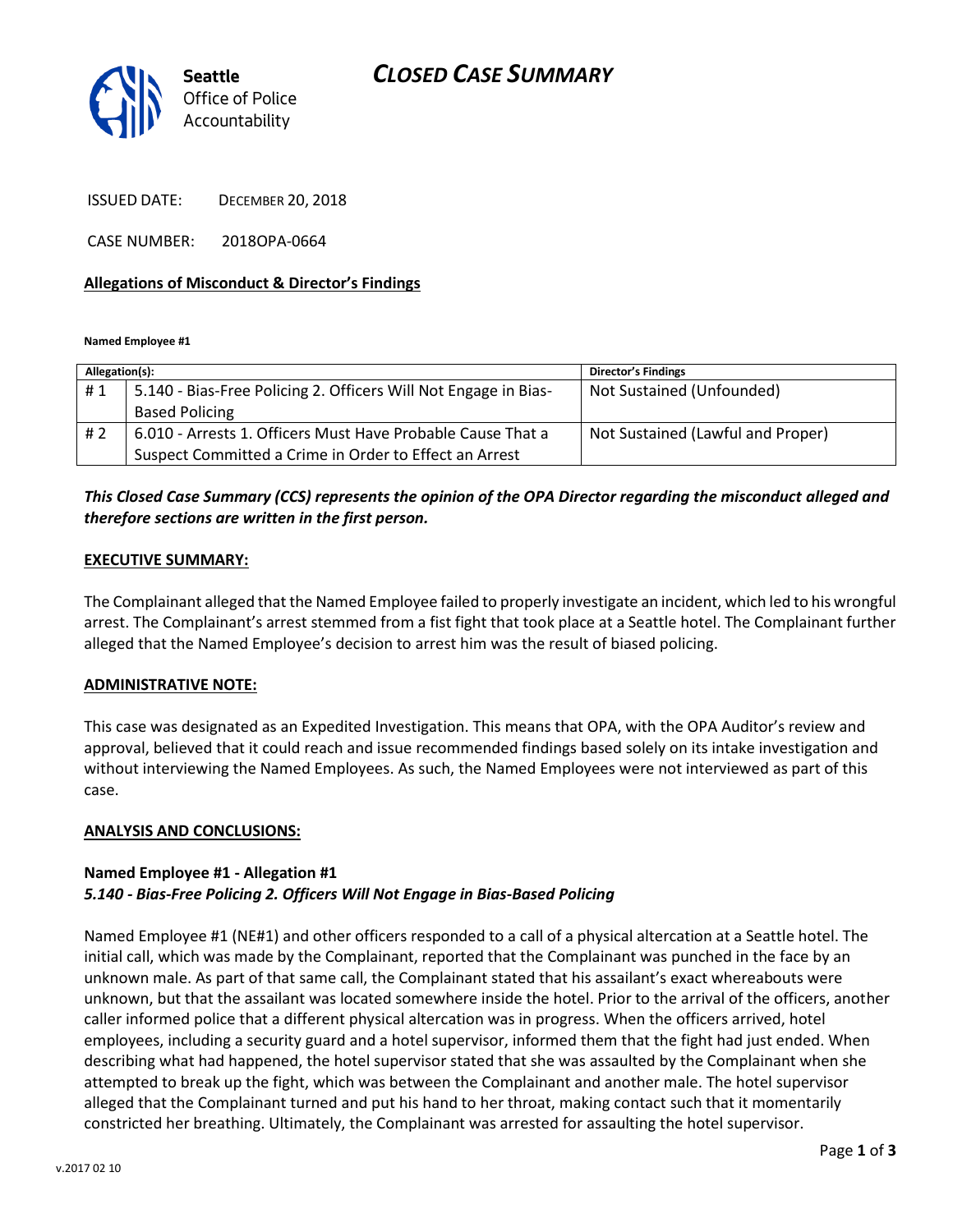

# *CLOSE CASE SUMMARY*

OPA CASE NUMBER: 2018OPA-0664

The Complainant alleged that NE#1 failed to properly investigate this incident, which led to his wrongful arrest, and that NE#1's actions were discriminatory because the Complainant is Hispanic and the witnesses interviewed by NE#1 are Caucasian. As evidence in support of his allegations, the Complainant told OPA, in the brief statement he agreed to provide, that he was recently found not guilty by a jury on that assault charge.

SPD Policy 5.140 prohibits biased policing, which it defines as "the different treatment of any person by officers motivated by any characteristic of protected classes under state, federal, and local laws as well other discernible personal characteristics of an individual." (SPD Policy 5.140.) This includes different treatment based on the race of the subject. (*See id*.) If the Complainant's allegation in this case was true, it would constitute a violation of policy.

The Complainant's initial contact with NE#1, his arrest, and his subsequent communications with other officers were captured on Body Worn Video (BWV) and was fully reviewed by OPA. The BWV establishes that the conduct alleged by the Complainant did not occur. In fact, it is clear from the video that NE#1 and the other officers who responded to this incident conducted themselves in a professional and in an unbiased manner.

As such, I recommend that this allegation against NE#1 be Not Sustained – Unfounded.

## Recommended Finding: **Not Sustained (Unfounded)**

### **Named Employee #1 - Allegation #2**

# *6.010 - Arrests 1. Officers Must Have Probable Cause That a Suspect Committed a Crime in Order to Effect an Arrest*

The Complainant further alleged that NE#1 did not have probable cause to effectuate his arrest. In support of this allegation, the Complainant offered the fact that a jury recently found him not guilty of the assault charge.

SPD Policy 6.010-POL-1 requires that officers have probable cause to believe that a suspect committed a crime when effectuating an arrest. Stated differently, where an arrest is not supported by probable cause, it violates law and Department policy.

At the outset, OPA notes that the fact that the Complainant was found not guilty of the assault charge by a jury in his criminal trial does not mean that the Complainant's arrest was not supported by probable cause. The legal standard for proving guilt beyond a reasonable doubt is substantially higher than that for probable cause.

The Complainant's initial contact with NE#1, his arrest, and subsequent communications with other Officers were captured on BWV. OPA reviewed this BWV, as well as other evidence, including: the photographs of the injuries suffered by the victim; and the reports generated concerning this matter. Based on OPA's review of this evidence, it appears clear that the Complainant's arrest was supported by probable cause and, as such, that NE#1 acted consistent with policy when she took the Complainant into custody.

In reaching this decision, OPA recognizes that the Complainant believed that he was initially assaulted by the other male and was, thus, frustrated that he was ultimately arrested. However, whether or not this other male was arrested, does not change the fact that the Complainant was identified as assaulting the hotel supervisor. This assault provided the basis for the Complainant's lawful arrest.